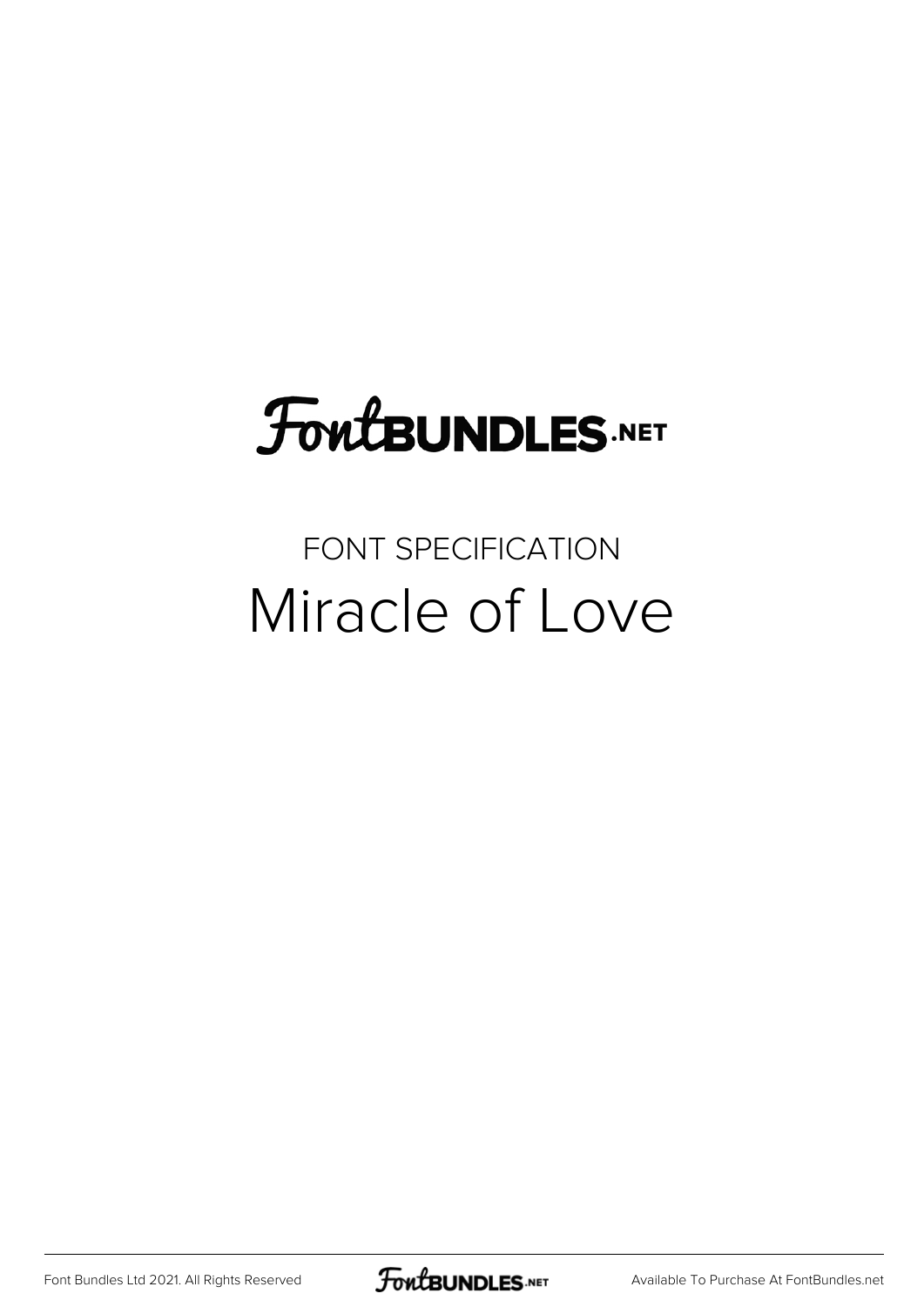#### Miracle Of Love - Regular

**Uppercase Characters** 

## ABCDEFGHIJKLMNOPQRSTUVWX **Y3**

Lowercase Characters

## abcdefghijklmnopqqstuvwxyz

**Numbers** 

## 0123456789

Punctuation and Symbols

All Other Glyphs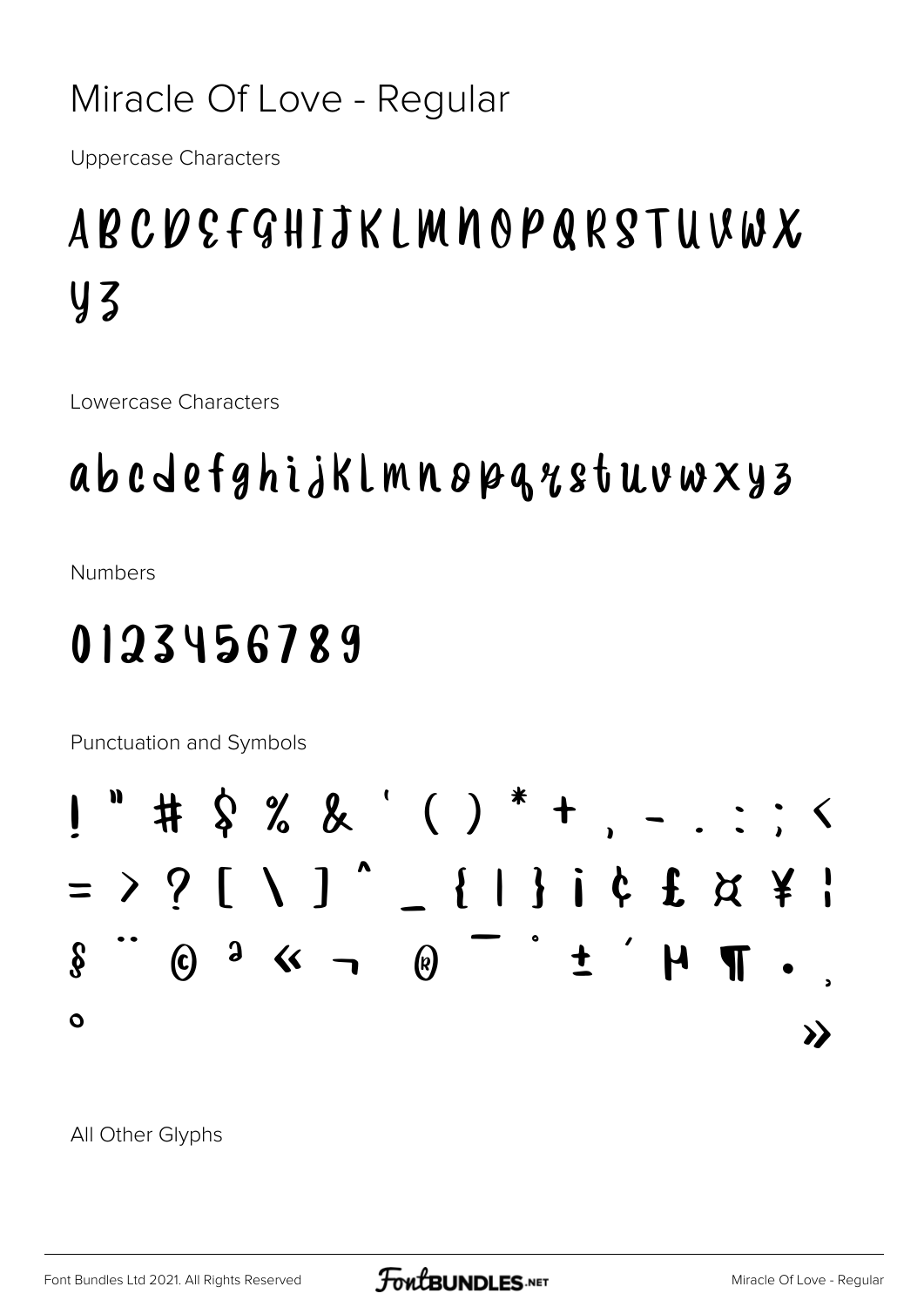|  | $\dot{A}$ $\dot{A}$ $\ddot{A}$ $\ddot{A}$ $\ddot{A}$ $\ddot{A}$ $\ddot{B}$ $C$ $\dot{C}$                                                                                                                                                                                                                                                                                                                                                                                               |  |  |  |
|--|----------------------------------------------------------------------------------------------------------------------------------------------------------------------------------------------------------------------------------------------------------------------------------------------------------------------------------------------------------------------------------------------------------------------------------------------------------------------------------------|--|--|--|
|  | $\dot{Y} \quad \dot{Y} \quad \dot{Y} \quad \dot{Y} \quad \dot{Y} \quad \dot{Y} \quad \dot{Y} \quad \dot{Y}$                                                                                                                                                                                                                                                                                                                                                                            |  |  |  |
|  | $\dot{M} \qquad \dot{M} \qquad \dot{\Theta} \qquad \ddot{\Theta} \qquad \ddot{\Theta} \qquad \dot{\Theta} \qquad \dot{\Theta} \qquad \dot{\Theta} \qquad \dot{\Theta}$                                                                                                                                                                                                                                                                                                                 |  |  |  |
|  | $\hat{\mathsf{u}}\quad\  \  \, \dot{\mathsf{u}}\quad\  \  \, \dot{\mathsf{y}}\qquad\mathsf{p}\qquad\mathsf{g}\qquad\  \, \dot{\mathsf{a}}\qquad\  \, \dot{\mathsf{a}}\qquad\  \, \dot{\mathsf{a}}\qquad\  \, \tilde{\mathsf{a}}\qquad\  \, \tilde{\mathsf{a}}\qquad\  \, \tilde{\mathsf{a}}\qquad\  \, \tilde{\mathsf{a}}\qquad\  \, \tilde{\mathsf{a}}\qquad\  \, \tilde{\mathsf{a}}\qquad\  \, \tilde{\mathsf{a}}\qquad\  \,$                                                        |  |  |  |
|  | $\dot{a}$ $\dot{a}$ $\alpha$ $c$ $\dot{e}$ $\dot{e}$ $\ddot{e}$ $\ddot{e}$ $\ddot{c}$ $\ddot{c}$                                                                                                                                                                                                                                                                                                                                                                                       |  |  |  |
|  | $\begin{matrix} \hat{\mathbf{Q}} & \hat{\mathbf{Q}} & \hat{\mathbf{Q}} & \hat{\mathbf{Q}} & \hat{\mathbf{Q}} & \hat{\mathbf{Q}} & \hat{\mathbf{Q}} & \hat{\mathbf{Q}} & \hat{\mathbf{Q}} & \hat{\mathbf{Q}} & \hat{\mathbf{Q}} & \hat{\mathbf{Q}} & \hat{\mathbf{Q}} & \hat{\mathbf{Q}} & \hat{\mathbf{Q}} & \hat{\mathbf{Q}} & \hat{\mathbf{Q}} & \hat{\mathbf{Q}} & \hat{\mathbf{Q}} & \hat{\mathbf{Q}} & \hat{\mathbf{Q}} & \hat{\mathbf{Q}} & \hat{\mathbf{Q}} & \hat{\mathbf{Q}}$ |  |  |  |
|  | $\div$ bù ú û ü ý Þ ÿ                                                                                                                                                                                                                                                                                                                                                                                                                                                                  |  |  |  |